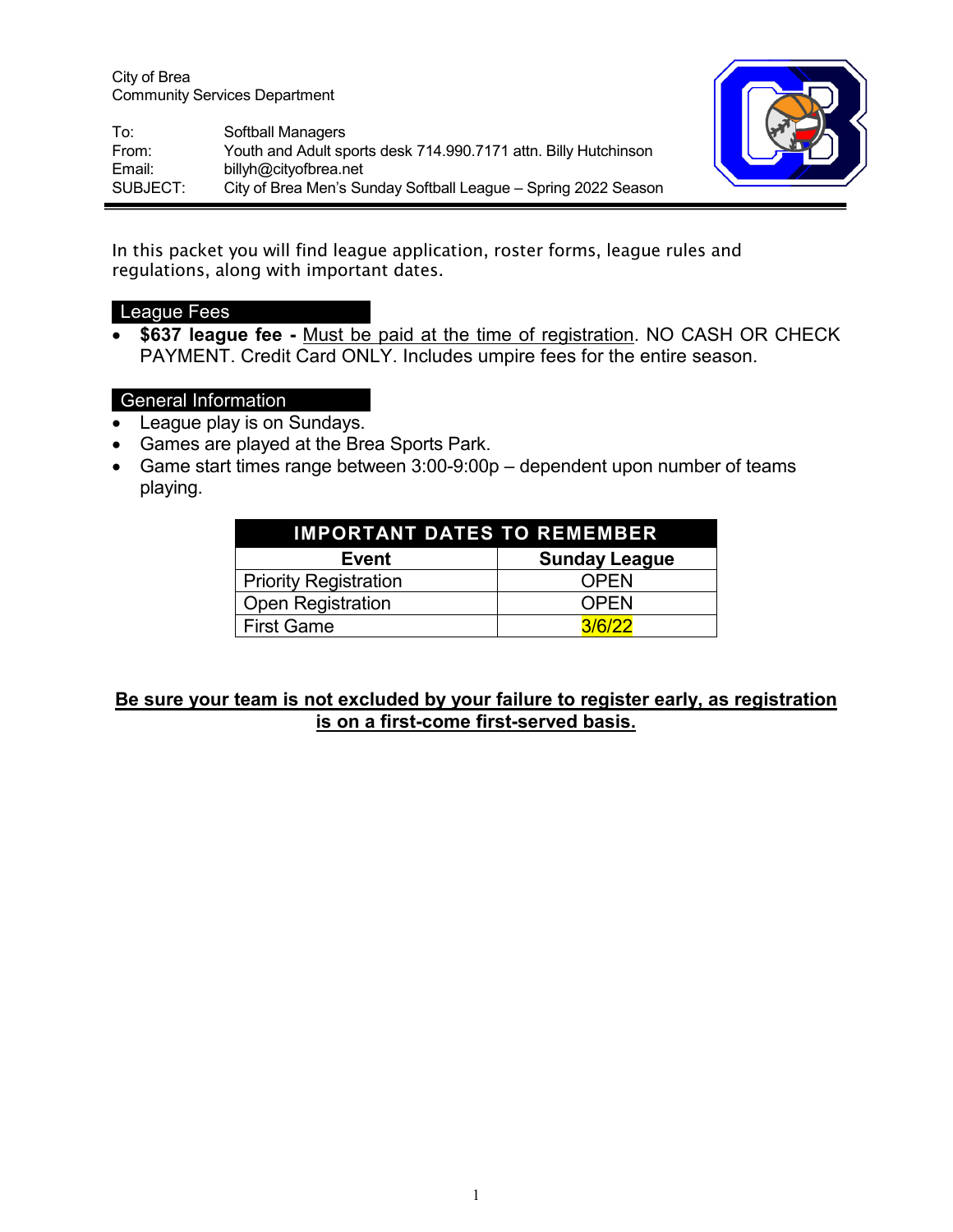#### Roster Information

- 1. Rosters must be complete with names, addresses, phone numbers, age, t-shirts size, and signature.
- 2. Players must be at least 18 years of age.
- 3. Maximum players on the roster are 15.
- 4. A player may play only on one coed team in the City of Brea's softball program.
- 5. All roster changes must be submitted prior to the **4th league game** on the form provided.
- 6. All players must have picture identification in their possession at all games. If a player is asked to produce identification and cannot, he/she may not participate in the game.
- 7. Any player found participating without identification, under an assumed name and/or address will be considered an illegal player and will be ejected from the current game and suspended for the remainder of the season. Any/all games he participated in can be forfeited.

## Sportsmanship **THE CITY OF BREA RATES SPORTSMANSHIP HIGH IN OUR LEAGUES**

- 1. Unsportsmanlike conduct will not be tolerated. Players may be ejected without warning for unsportsmanlike conduct.
- 2. Managers are responsible for the conduct of their players and fans.
- 3. Any unusual tactic, profanity, or derogatory remark by a player or manager to staff or to an official, may result in immediate suspension from the game and/or league.
- 4. Any player ejected twice during a season will be eliminated from further play for the remainder of the season. If the infraction warrants – stronger action may be taken after the first ejection.
- 5. Any player, manager, or spectator who physically or verbally abuses a staff or official will automatically receive a one-game suspension and may be suspended indefinitely from the City of Brea's adult sports program as a player or spectator.
- 6. Alcoholic beverages are not allowed in or about the facility, or within the parking facility.
	- a. The use of liquor will not be tolerated in or about the facility, or within the parking facility. The player/s will immediately be ejected from the current game and facility, and suspended from the next scheduled league game. For a second offense, the player/s will be suspended from the City of Brea's adult softball program.

**Rules are based on the Southern California Municipal Athletics Federation (SCMAF): Fast and Slow Pitch Softball Rules book with the addition of City League Rules.**

# Team Players

- 1. Every player must play in at least one league game each half, or two league games if tournament scheduling is used, in order to be eligible for playoffs.
- 2. A team will consist of 10 players on defense. However, a game may be played with 8 players.
- 3. A minimum of eight men must be at the field for the start of the game, no exceptions. If an injury occurs to the team with eight players, they are allowed to continue the game with seven players and will not be penalized.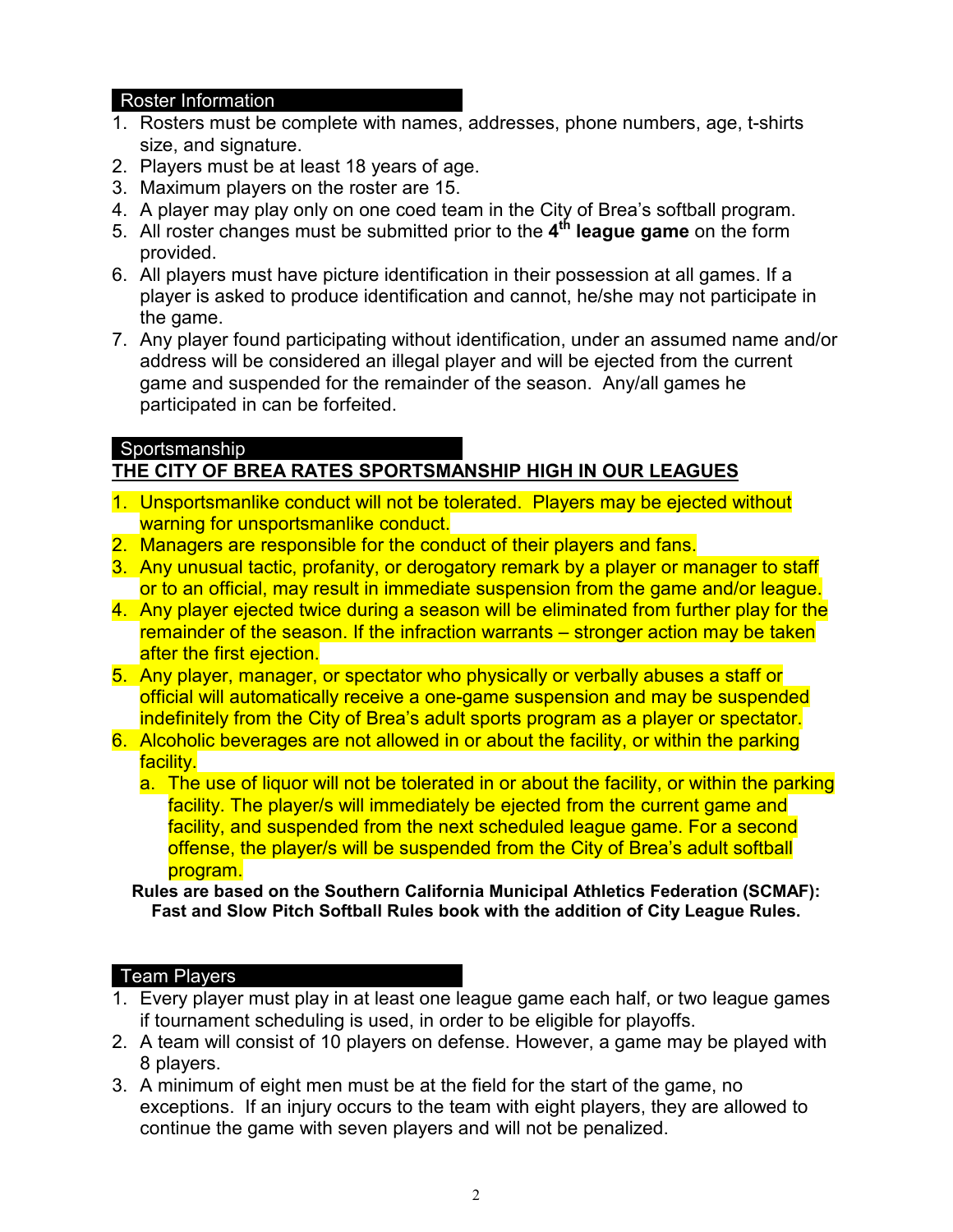#### Game Format

- 1. The game will consist of 7 innings. No new innings will begin after 60 minutes of play.
- 2. There will be a ten-minute grace period after the umpire has started the game. Note: Time given during grace period is part of total game time.
- 3. Batting lineup must be handed to scorekeeper before the game.
- 4. The umpire will maintain the official time, and the scorekeeper shall maintain the official score.
- 5. A game will be called over and a winner determined by mercy rule based on these run differentials (Based on SCMAF men's tournament guidelines):
	- a. 20 runs after 4 innings
	- b. 15 runs after 5 innings
	- c. 12 runs after 6 innings

## Game Rules

- 1. Prior to the start of the game, team managers must decide, and report to the umpire, whether or not to allow courtesy runners throughout the game.
- 2. All batters will start with one ball and one strike each plate appearance. (One and one rule.)
- 3. Teams may bat up to 14 players with free substitution.
- 4. A batter who is walked on three consecutive balls with no strikes thrown during his time at bat, or intentionally walked prior to any pitches, shall be awarded a second base. Note: After a player receives one or more strikes, and is intentionally walked, he shall be awarded first base.
- 5. A base runner must maintain contact with the base he is legally entitled to occupy until the ball leaves the pitcher's hand. No lead offs.
- 6. Bunting, half swings, or chop hitting is not permitted. The act must be deliberate or the umpire will rule the batter out. (Umpire's judgment)
- 7. A minimum of 3 outfielders must remain behind the outfield restriction line (160-foot arc from home plate) until the pitch is hit.
- 8. A batter does not get his/her base when hit by a pitch.
- 9. Home plate extension is for the purpose of a strike zone only. The extension is not part of home plate itself in recording of outs and runs.
- 10.Double Walls, composites, or any other metal softball bat are allowed for use. No Senior League bats allowed.
- 11.Extra innings will be started with two outs and a runner on second. The team batting will have as many opportunities as possible to score as many runs as possible.
- 12.The "Up the Middle Rule" will be exercised at the umpire's discretion, and may not be argued.

# Forfeits and Rainouts

- 1. A forfeit will be called if:
	- a. A team fails to have eight players ready to play at game time. (see rule 2 under "Game Format")
	- b. Continued delay of game after umpire has announced, "Play Ball".
	- c. In the opinion of the umpire and City Staff, the manager does not have control of his team.
- 2. In the event of a rain out the postponed game(s) will be pushed back to the end of the schedule, unless otherwise specified by the Sports Coordinator.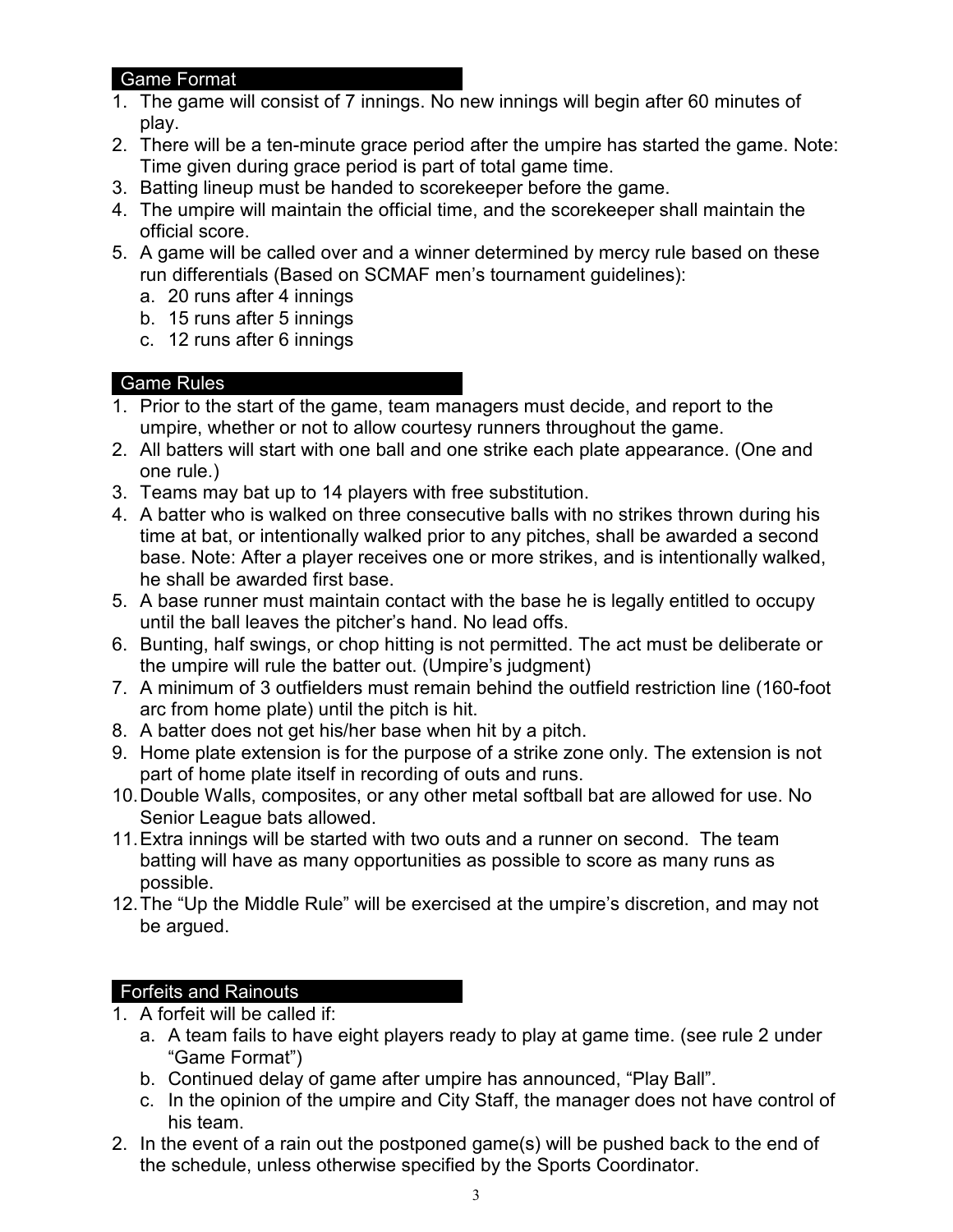3. Any team with two or more forfeits during the season is subject to removal from the league.

#### **Weather Hotline**

The City of Brea recreation weather hotline # is (714) 671-4437. Typically Updated at 2:30pm everyday

#### **Protests**

- 1. Protests will only be accepted from the team manager on:
	- a. Player eligibility.
		- i) In case of an illegal player, the protest must be made immediately to the umpire and league official on site.
	- b. Misinterpretation of the rules, judgment calls CANNOT be protested.
- 2. All protests must be brought to the attention of the umpire and staff on site immediately.
- 3. All protests must be submitted in writing by the next business day, or 24-hours, (whichever comes first).
	- a. Normal business hours at the Community Center are:
		- i) Monday Friday, from 6  $a.m. 10 p.m.$
		- ii) Saturday and Sunday, from  $8$  a.m.  $-3$  p.m.

## **Playoffs**

- 1. Home team in the 1<sup>st</sup> and 2<sup>nd</sup> round is determined by team with the higher seed.
- 2. On championship night home team is higher seeded team.

# **1-Up Rule:**

- 1. If Team A hits a home run, they cannot hit another home run until their opponent (Team B) hits a home run.
- 2. If Team B has already hit a home run, Team A can hit another home run to go "1 up" on Team B
- 3. If Team A is already "1-up" on Team B and hits a home run, the batter will be called "out"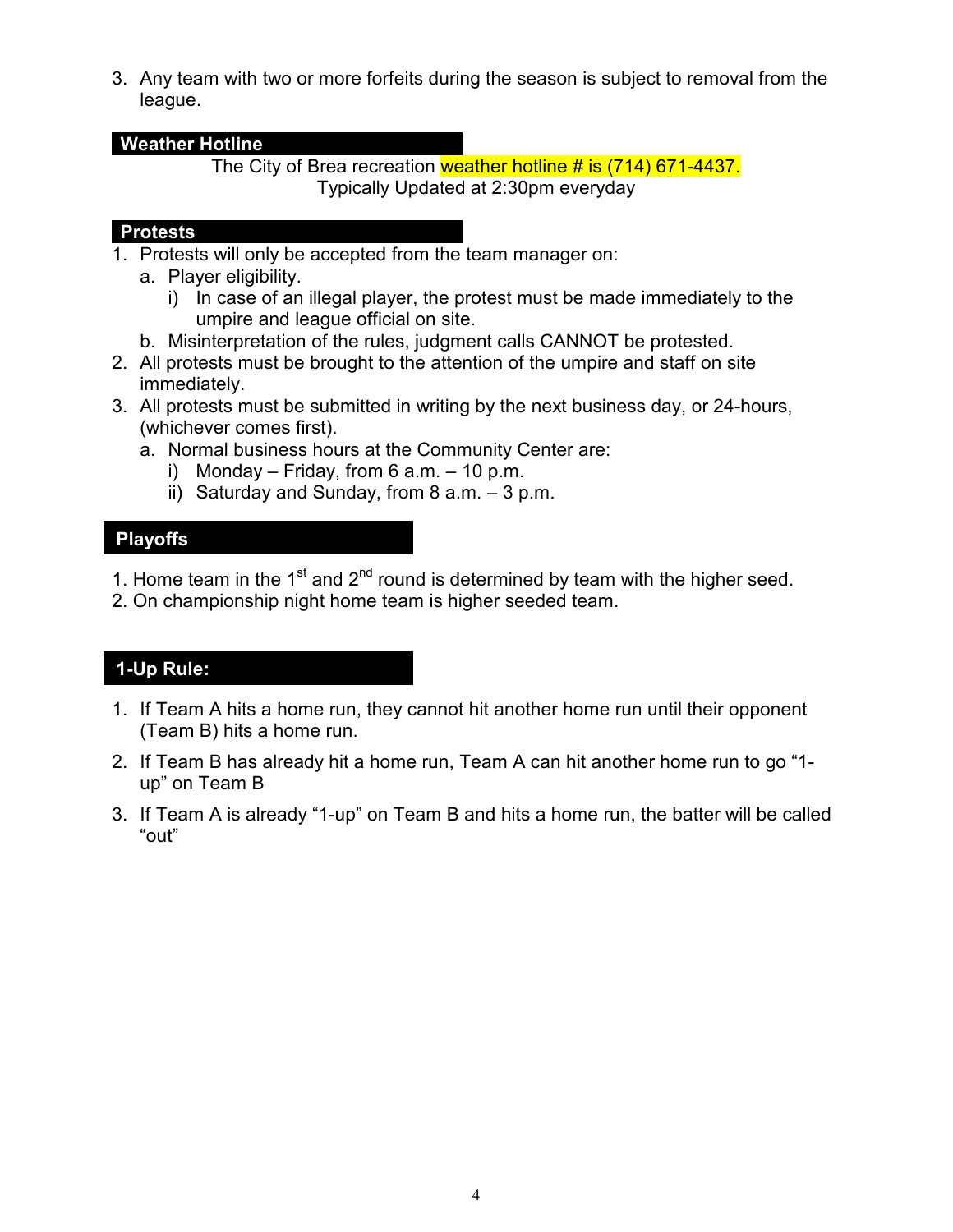| Spring 2022 Adult Men's Softball League Entry Form<br>City of Brea<br><b>Community Services Department</b> |                                                |                                                                           |  |  |  |  |
|------------------------------------------------------------------------------------------------------------|------------------------------------------------|---------------------------------------------------------------------------|--|--|--|--|
| Team Name:                                                                                                 |                                                |                                                                           |  |  |  |  |
| Team Manager:                                                                                              |                                                |                                                                           |  |  |  |  |
| Address:                                                                                                   |                                                |                                                                           |  |  |  |  |
| Email Address:                                                                                             |                                                |                                                                           |  |  |  |  |
| Phone #: Home:                                                                                             | Work:                                          | Cell:                                                                     |  |  |  |  |
|                                                                                                            |                                                |                                                                           |  |  |  |  |
| <b>Assistant Manager:</b>                                                                                  |                                                |                                                                           |  |  |  |  |
| Address:                                                                                                   |                                                |                                                                           |  |  |  |  |
| Email Address:                                                                                             |                                                |                                                                           |  |  |  |  |
| Phone: Home:                                                                                               | Work:                                          | Cell:                                                                     |  |  |  |  |
|                                                                                                            | Can be reached during daytime hours of 8am-5pm | Telephone numbers submitted must be where managers and assistant managers |  |  |  |  |
|                                                                                                            | <b>Registration Fees: \$637</b>                |                                                                           |  |  |  |  |
| <b>Credit Card</b>                                                                                         |                                                |                                                                           |  |  |  |  |
| Amount \$:                                                                                                 |                                                |                                                                           |  |  |  |  |
| Name as it Appears on Card:                                                                                |                                                |                                                                           |  |  |  |  |
| Card #:                                                                                                    |                                                |                                                                           |  |  |  |  |
| <b>Expiration Date:</b>                                                                                    |                                                |                                                                           |  |  |  |  |
| CVV (3 or 4 Digit Code):                                                                                   |                                                |                                                                           |  |  |  |  |
| Signature of Card Holder:                                                                                  |                                                |                                                                           |  |  |  |  |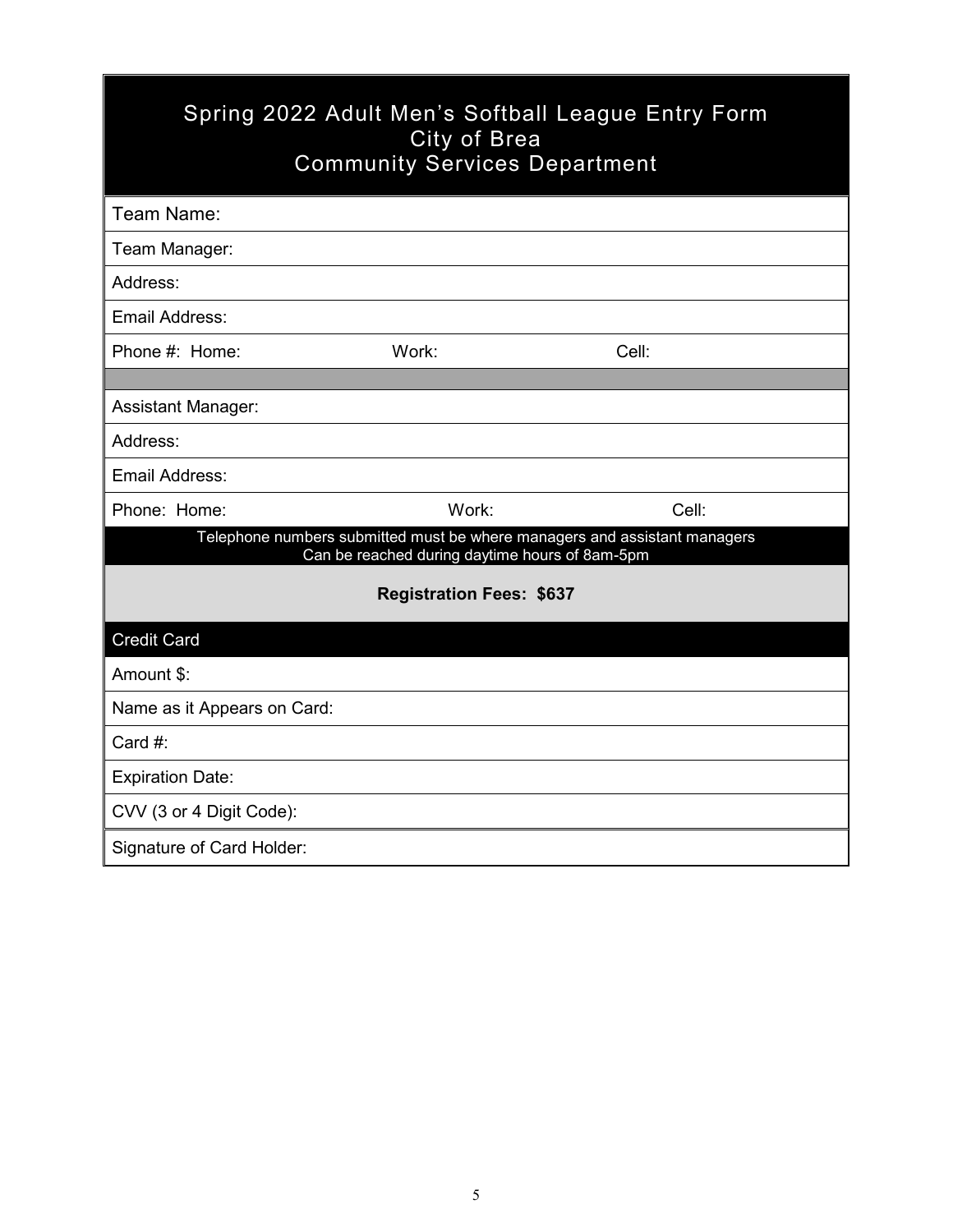# **CITY OF BREA COMMUNITY SERVICES DEPARTMENT**

#### \*\*Please Type or Print Neatly

#### **Spring 2022 MEN'S SOFTBALL ROSTER FORM**

In consideration of participating in this adult program, I agree to indemnify and hold harmless the City of Brea, the Brea Olinda Unified School District and any of their officers, agents or employees from any liability of claim or action for damages from or in any way arising out of participation in this program by the persons(s) registered, except for illness or injury resulting directly from gross negligence or willful misconduct on the part of the City of Brea, the Brea Olinda Unified School District or their officers, agent or employees. In case of injury, accident or other emergency, employees of the City of Brea and/or its agents are hereby authorized to secure medical care deemed necessary as a result of accident or injury to the participant. I further agree to pay any and all costs incurred as a result of said treatment. I give permission to the City of Brea to photograph me and/or my children participating in these programs, and I agree to release such photographs to publicize City programs. Furthermore, I agree that I will not receive any compensation for such use.

#### WAIVER AND RELEASE OF LIABILITY AND ASSUMPTION OF RISK

By signing this document, and to the maximum extent permitted by law, the Licensee agrees to indemnify, defend and pay reasonable attorneys' fees and costs, and hold the City of Brea, its elected officials, employees, contractors, agents, invitees, and volunteers ("City Parties") free and harmless with respect to any and all claims and liabilities for personal injury, illness including infection, disability or death caused by exposure to communicable diseases such as COVID-19, death and/or property damage arising out of or in connection with, Licensee's, and/or Licensee's invitees, contractors', agents' or quests' ("Licensee Parties"), occupancy and/or use of the City Facility, even if caused by the negligence of any of the City Parties. Licensee agrees to provide a written warning to all Licensee Parties of the foregoing risks, and to take all necessary precautions to minimize the risk to Licensee Parties of illness, including Covid-19, injury, death, and/or damage to property. Licensee acknowledges and agrees that it is not possible to completely prevent the foregoing risks including illness, injury, or death. Nevertheless, and with full knowledge of the risks described above, by entering this Agreement, Licensee expressly assumes all such risks as to Licensee and Licensee Parties, to the maximum extent permitted by law.

Licensee hereby voluntarily waives, releases and discharges in advance any and all causes of action and claims for personal or bodily injury, illness including infection, disability, or death caused by exposure to communicable diseases such as COVID-19, property damage, and/or wrongful death that Licensee, may have, or that may hereafter accrue, as a result of Licensee's and/or Licensee Parties' use of City Facilities pursuant to this Agreement, to the maximum extent permitted by law. This release is intended to release and hold harmless in advance, the City and all other City Parties, from any and all liabilities, claims and/or actions arising out of or connected in any way with Licensee's use of the City Facilities as authorized herein, even if caused, in part, by the active or passive negligence of any of the City Parties, to the maximum extent permitted by law. Licensee agrees, to the maximum extent permitted by law, that under no circumstances will Licensee, prosecute any civil action or claim for personal or bodily injury, property damage or wrongful death against any of the City Parties. Licensee agrees that the fee charged Licensee to use City Facilities herein, is based, in part, on Licensee assuming all risks and liability, and the indemnity obligations herein. Licensee understands and agrees that, but for Licensee executing this Waiver and Release of Liability and Assumption of Risk, and the protection provided to the City thereby, the City would not enter this Agreement or license the use of its Facilities.

LICENSEE IS SIGNING THIS DOCUMENT WITH THE INTENT TO RELEASE AND HOLD HARMLESS IN ADVANCE THE CITY OF BREA AND ALL OTHER CITY PARTIES WITH RESPECT TO ALL POSSIBLE LIABILITY INCLUDING LIABILITY FOR PERSONAL OR BODILY INJURY, ILLNESS (INCLUDING COMMUNICABLE DISEASES SUCH AS COVID-19/CORONA VIRUS), PROPERTY DAMAGE AND/OR WRONGFUL DEATH, EVEN IF CAUSED, IN PART, BY THE ACTIVE OR PASSIVE NEGLIGENCE OF ANY OF THE CITY PARTIES, TO THE MAXIMUM EXTENT PERMITTED BY LAW. LICENSEE HAS READ THIS DOCUMENT AND UNDERSTANDS AND ACKNOWLEDGES THAT BY SIGNING THE SAME, LICENSEE IS GIVING UP IMPORTANT LEGAL RIGHTS.

| <b>TEAM NAME:</b> |                | <b>MANAGER:</b> |                 |               | <b>ASST. MANAGER:</b> |                            |
|-------------------|----------------|-----------------|-----------------|---------------|-----------------------|----------------------------|
| <b>NAME</b>       | <b>ADDRESS</b> | <b>CITY</b>     | <b>ZIP CODE</b> | <b>PHONE#</b> | <b>DOB</b>            | <b>SIGNATURE OF PLAYER</b> |
|                   |                |                 |                 |               |                       |                            |
| 2.                |                |                 |                 |               |                       |                            |
| 3.                |                |                 |                 |               |                       |                            |
| 4.                |                |                 |                 |               |                       |                            |
| 5.                |                |                 |                 |               |                       |                            |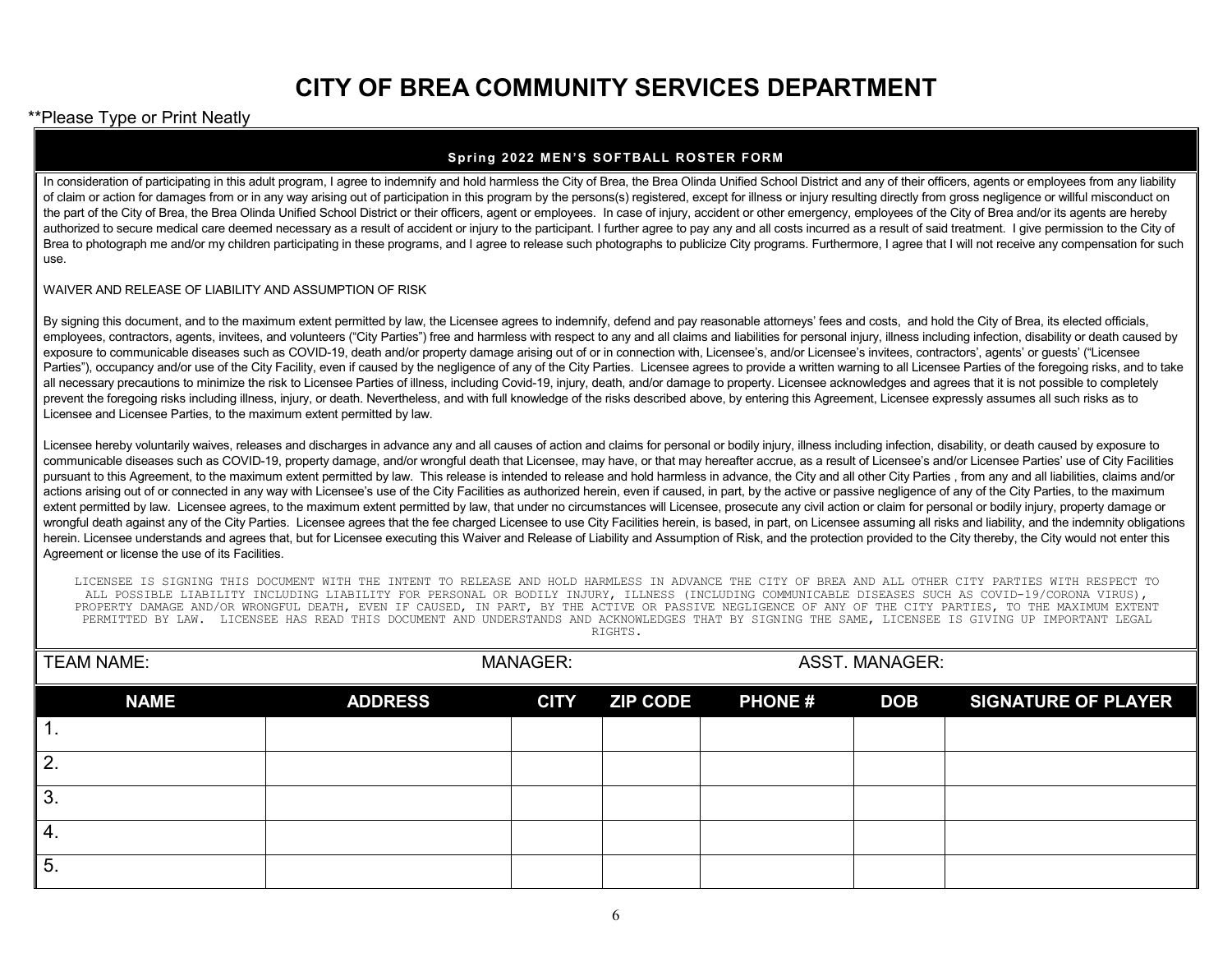| 6.    |  |  |  |
|-------|--|--|--|
| 7.    |  |  |  |
| 8.    |  |  |  |
| 9.    |  |  |  |
| 10    |  |  |  |
| 11.   |  |  |  |
| $12.$ |  |  |  |
| 13.   |  |  |  |
| 14.   |  |  |  |
| 15.   |  |  |  |